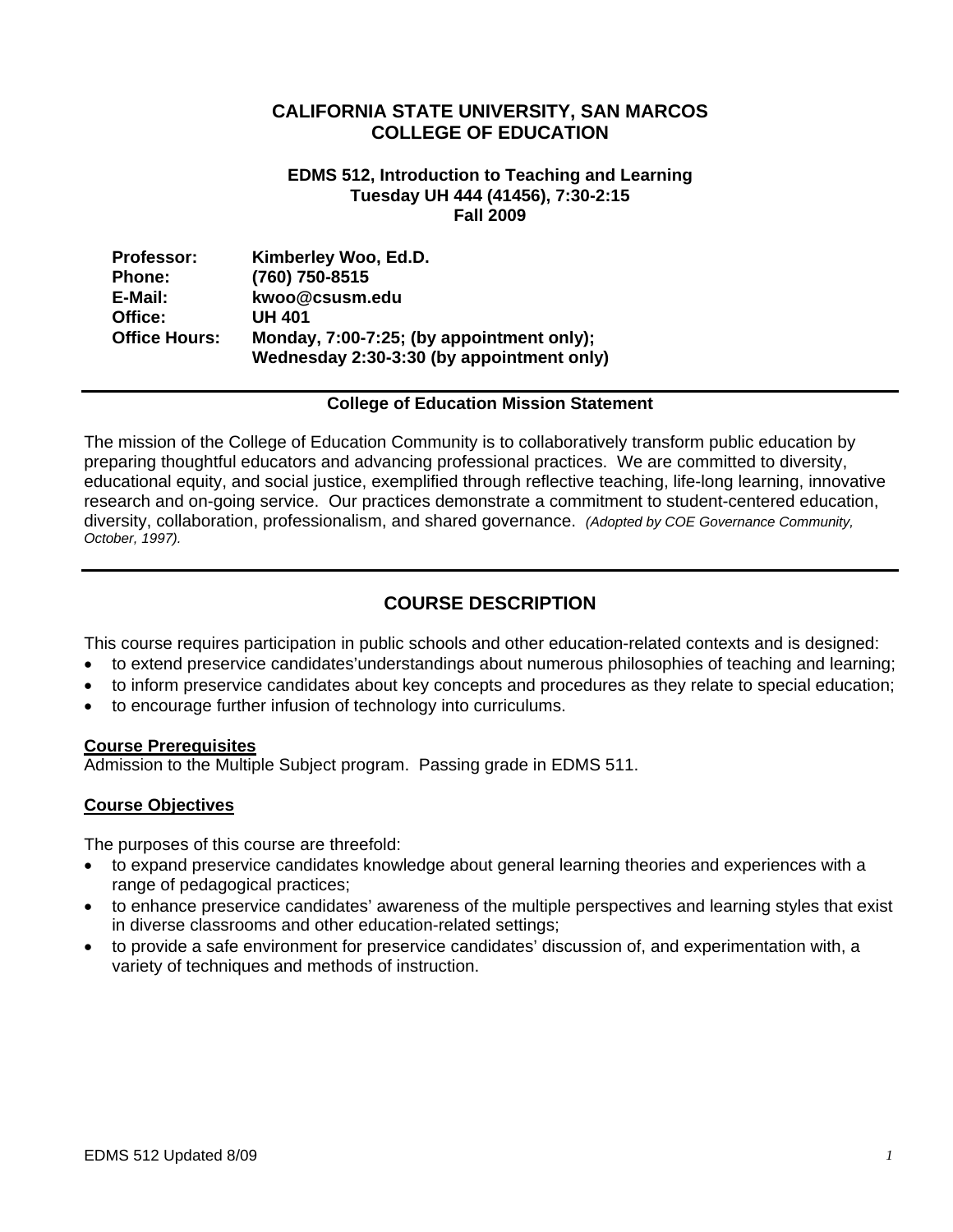## **Required Texts**

- Grant, C. & Gillette, M. D. (2006). *Learning to teach everyone's children: Equity, empowerment, and education that is multicultural.* Belmont, CA: Thomson Higher Education.
- Turnbull, A. & Turnbull, R. (2007/2004). *Exceptional lives: Special education in today's schools*. Upper Sadlle River, NJ: Pearson.
- Villa, R., & Thousand, J. (2002). *Creating an inclusive school.* Alexandria, VA: ASCD**.**
- Wong, H.K. & Wong, R.T. (1998). *The first days of school: How to be an effective teacher.* Mountain View, CA: Harry K. Wong.
- **RETRIEVE ON-LINE** International society for technology education. iste.org
- TaskStream account.

## **Authorization to Teach English Learners**

This credential program has been specifically designed to prepare teachers for the diversity of languages often encountered in California public school classrooms. The authorization to teach English learners is met through the infusion of content and experiences within the credential program, as well as additional coursework. Students successfully completing this program receive a credential with authorization to teach English learners.

*(Approved by CCTC in SB 2042 Program Standards, August 02)* 

## **STUDENT LEARNING OUTCOMES**

## **Teacher Performance Expectation (TPE) Competencies**

The course objectives, assignments, and assessments have been aligned with the CTC standards for the Multiple Subject Credential. This course is designed to help teachers seeking a California teaching credential to develop the skills, knowledge, and attitudes necessary to assist schools and district in implementing effective programs for all students. The successful candidate will be able to merge theory and practice in order to realize a comprehensive and extensive educational program for all students. You will be required to formally address the following TPEs in this course:

## **TPE 6D - Special Education (double-check to make sure this was completed in EDMS 511)**

- o Articulates rationale for inclusive education for all students
- $\circ$  Understands and applies principles of universal design to differentiate instruction
- o Develops modifications and adaptations in curriculum assessment and instruction for students with special needs
- $\circ$  Understands of roles and responsibilities as members of SST & IEP Teams
- $\circ$  Collaborates with others to plan, teach and assess students with special characteristics

## **California Teacher Performance Assessment (CalTPA)**

Beginning July 1, 2008 all California credential candidates must successfully complete a state-approved system of teacher performance assessment (TPA), to be embedded in the credential program of preparation. At CSUSM this assessment system is called the CalTPA or the TPA for short.

To assist your successful completion of the TPA a series of informational seminars are offered over the course of the program. TPA related questions and logistical concerns are to be addressed during the seminars. Your attendance to TPA seminars will greatly contribute to your success on the assessment.

Additionally, COE classes use common pedagogical language, lesson plans (lesson designs), and unit plans (unit designs) in order to support and ensure your success on the TPA and more importantly in your credential program.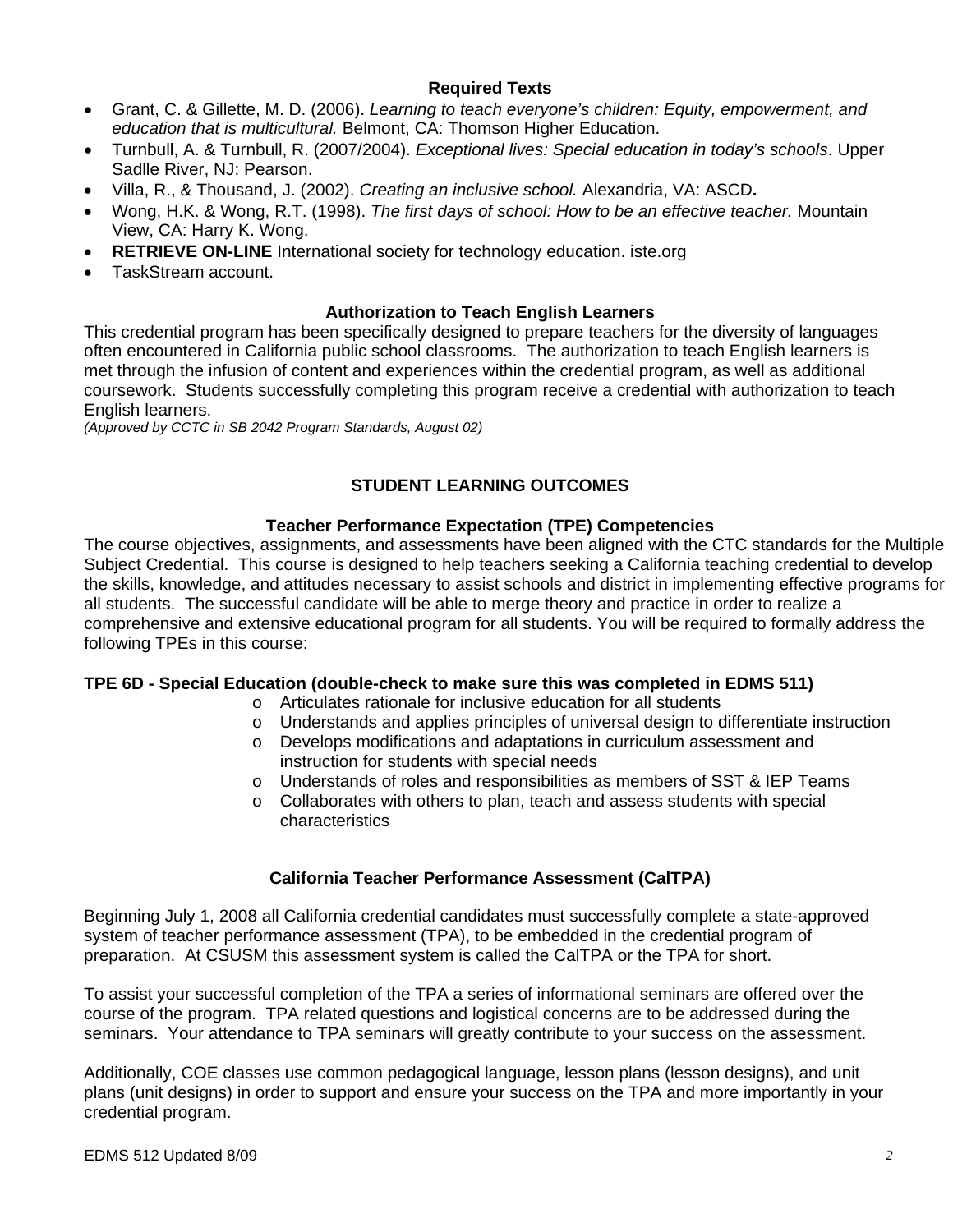The CalTPA Candidate Handbook, TPA seminar schedule, and other TPA support materials can be found on the COE website provided at the website provided: http://www.csusm.edu/coe/CalTPA/CalTPA.html

#### **College of Education Attendance Policy**

Due to the dynamic and interactive nature of courses in the College of Education, all students are expected to attend all classes and participate actively. At a minimum, students must attend more than 80% of class time, or s/he may not receive a passing grade for the course at the discretion of the instructor. For example, if a student misses two class sessions (equal to whole day, e.g., 7:30-2:20 PM) or is late (or leaves early) for more than three sessions, the highest possible grade earned will be a "C+". Individual instructors may adopt more stringent attendance requirements. Should the student have extenuating circumstances, s/he should contact the instructor as soon as possible. *(Adopted by the COE Governance Community, December, 1997).* **Notification of absences does not automatically excuse them.** 

#### **Students with Disabilities Requiring Reasonable Accommodations**

Students with disabilities who require reasonable accommodations must be approved for services by providing appropriate and recent documentation to the Office of Disable Student Services (DSS). This office is located in Craven Hall 5205, and can be contacted by phone at (760) 750-4905, or TTY (760) 750- 4909. Students authorized by DSS to receive reasonable accommodations should meet with their instructor during office hours or, in order to ensure confidentiality, in a more private setting.

#### **Course and University Writing Requirements**

In keeping with the All-University Writing Requirement, all 3 unit courses must have a writing component of at least 2,500 words (approximately 10 pages) which can be administered in the following assignments:

| 9/21 | Resume                                    | $(1$ page)    | (10%) |
|------|-------------------------------------------|---------------|-------|
| 9/28 | Philosophy of Education statement         | $(2-3$ pages) | (10%) |
| 9/28 | Finalized group rubrics                   | $(1$ page)    | (10%) |
| 10/5 | Write-up of "free" community resource     | $(1$ page)    | (5%)  |
| 10/5 | IEP reflection (in class)                 | $(1$ page)    | (10%) |
|      | 10/19 Feedback to three peers' portfolios | $(2-3$ pages) | (15%) |
|      | 19/19 Group teaching and video            | $(1-2$ pages) | (10%) |

## **Grading Standards**

All students will come prepared to class; readings and homework assignments are listed on the dates on which they are due. Final grades for the course will be calculated according to the following total scores:

| 94-100%=A       | $77 - 79\% = C +$ | $60 - 63\% = D$ |
|-----------------|-------------------|-----------------|
| $90-93\% = A$   | 74-76% =C         | Below 60% $=F$  |
| $87-89\% = B+$  | $70 - 73\% = C$   |                 |
| $84 - 86\% = B$ | $67-69\% = D+$    |                 |
| $80 - 83\% = B$ | $64 - 66\% = D$   |                 |
|                 |                   |                 |

All required work is expected to be on time. One grade level will be deducted for each class meeting for which it is late (e.g., an "A" assignment that is submitted one class session late will be marked down to an A-). Unless prior instructor approval is secured, assignments will not be accepted three class sessions after which they are due. Life and death situations will be handled on a case-by-case basis, as determined by the instructor. It is expected that students will proofread and edit their assignments prior to submission.

Grading will also include a component of "professional demeanor." Students will conduct themselves in ways that are generally expected of those who are entering the education profession. This includes but is not limited to the following: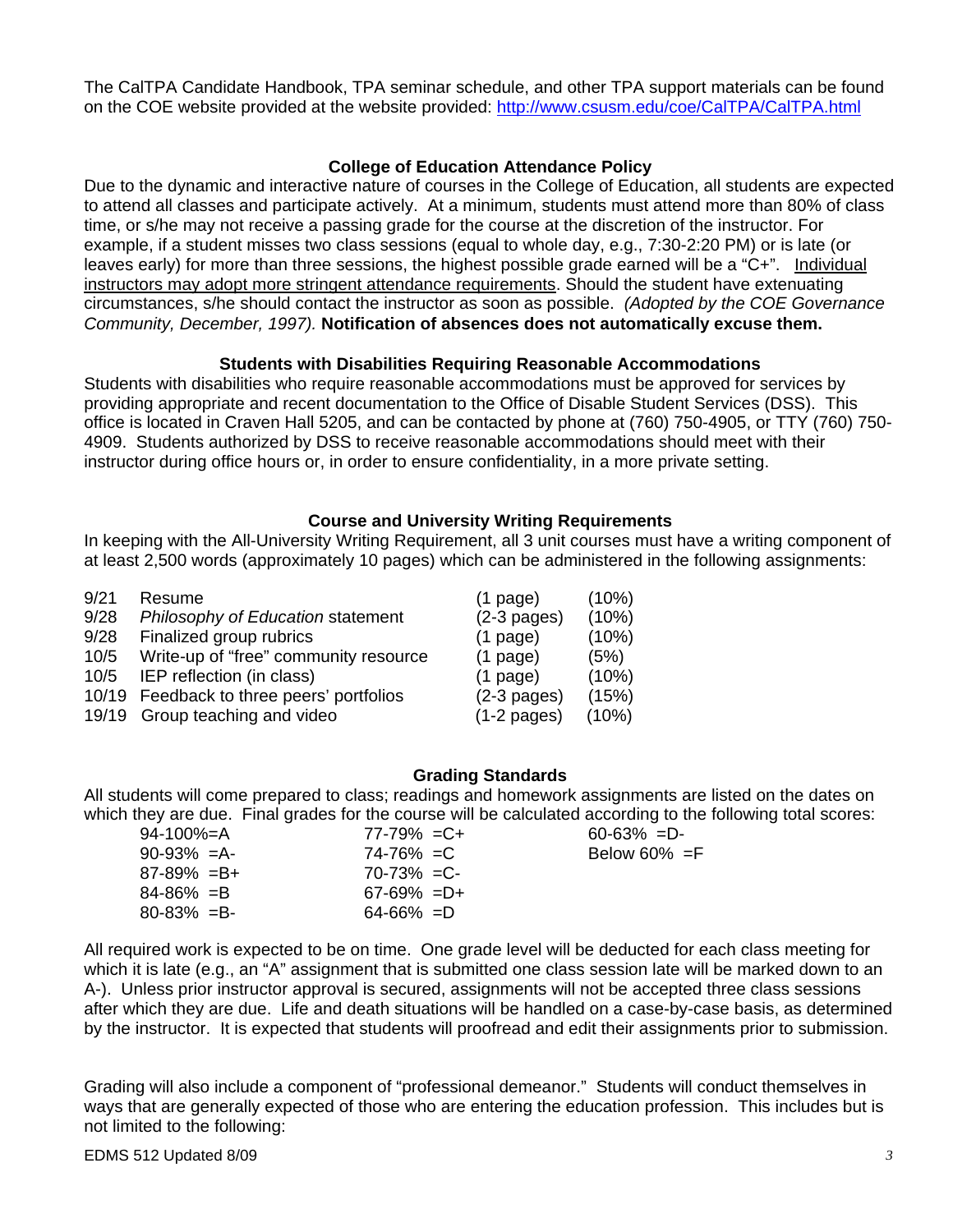- On-time arrival to all class sessions;
- Advance preparation of readings and timely submission of assignments;
- Respectful participation in all settings (e.g., whole group, small group, in/outside of class);
- Carefully considered, culturally aware approaches to solution-finding.

#### **CSUSM Academic Honesty Policy**

"Students will be expected to adhere to standards of academic honesty and integrity, as outlined in the Student Academic Honesty Policy. All written work and oral presentation assignments must be original work. All ideas/materials that are borrowed from other sources must have appropriate references to the original sources. Any quoted material should give credit to the source and be punctuated with quotation marks.

Students are responsible for honest completion of their work including examinations. There will be no tolerance for infractions. If you believe there has been an infraction by someone in the class, please bring it to the instructor's attention. The instructor reserves the right to discipline any student for academic dishonesty in accordance with the general rules and regulations of the university. Disciplinary action may include the lowering of grades and/or the assignment of a failing grade for an exam, assignment, or the class as a whole."

Incidents of Academic Dishonesty will be reported to the Dean of Students. Sanctions at the University level may include suspension or expulsion from the University.

#### **Plagiarism:**

As an educator, it is expected that each student will do his/her own work, and contribute equally to group projects and processes. Plagiarism or cheating is unacceptable under any circumstances. If you are in doubt about whether your work is paraphrased or plagiarized see the Plagiarism Prevention for Students website http://library.csusm.edu/plagiarism/index.html. If there are questions about academic honesty, please consult the University catalog.

#### **Furlough Statement**

Due to the devastating effects of current budget crisis in California, I have been furloughed nine days each semester of this academic year, representing a 9.23% reduction in both workload and compensation. A furlough is an unpaid day off on a faculty member's regularly-scheduled workday. In order to satisfy legal and ethical requirements of the California Labor Code, I am required to submit formal certification that I will not work on my furlough days. I am prohibited from teaching, conducting scholarly research, consulting with students, responding to email or voicemail, providing assignment feedback, or participating in any CSU work-related activities on my furlough days. Furlough dates vary by professor; my Fall Semester furlough dates are October 20, 26; November 23, 24, 25, 30; December 1, 8, 15.

The CSU faculty agreed to take furlough days in order to preserve jobs for as many CSU employees as possible, and to serve as many students as possible, in the current budget crisis. The agreement that governs faculty furloughs acknowledges that "cuts of this magnitude will naturally have consequences for the quality of education that we can provide." Within the furlough context, I will make every effort to support your educational experience at CSUSM. Visit CSUSM Budget Central

[http://www.csusm.edu/budgetcentral/] to learn about the state budget crisis and how it impacts your educational opportunities. To avoid the continued loss of higher education availability in California, exercise your right to voice an opinion. Contact information for state legislators and the governor are provided at Budget Central.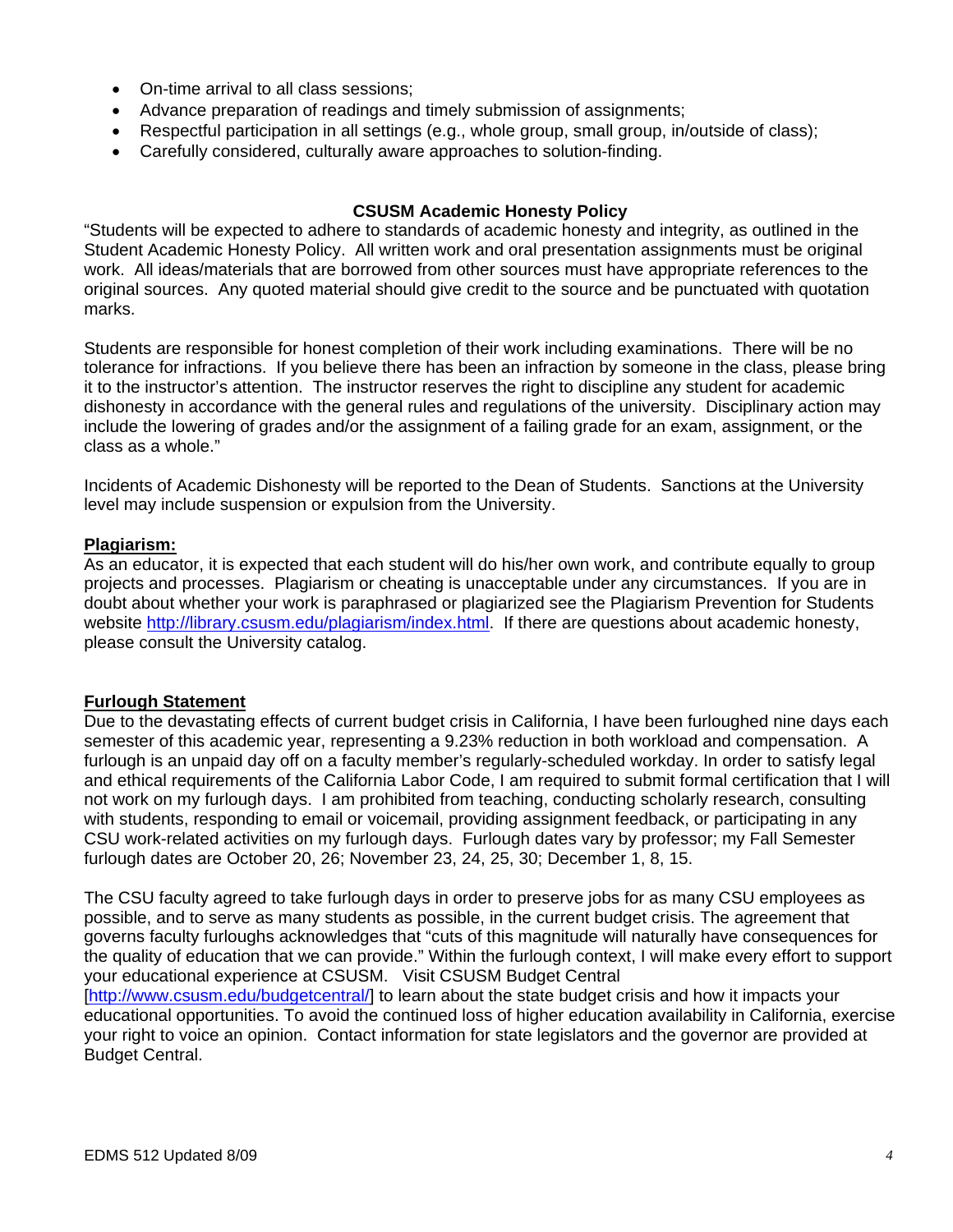|          | (print student's name AND e-mail)      | (land line/cell phone numbers) |
|----------|----------------------------------------|--------------------------------|
|          | Attendance/participation (14%+1) Notes |                                |
| 8/31     |                                        |                                |
| 9/14     |                                        |                                |
| 9/21     |                                        |                                |
| 9/28     |                                        |                                |
|          |                                        |                                |
|          | $10/12$ (am) $(pm)$ (pm)               |                                |
|          |                                        |                                |
|          | Professional demeanor (10%)            | $\frac{1}{\sqrt{10}}$ (10%)    |
|          | Individual assignments (40%)           |                                |
| Due Date | Assignment                             | Grade                          |
| 9/21     | Resume                                 | (10%)                          |
| 9/28     | Philosophy of Education statement      | (10%)                          |
| 10/5     | Write-up of "free" community resource  | $\frac{1}{\sqrt{10\%}}$        |
| 10/5     | IEP reflection (in class)              | $(10\%)$                       |
|          | Group assignment (35%)                 |                                |
| 9/28     | Final rubrics for assignments          | _________(10%)                 |

| 10/19 | Three peers' feedback to hardcopy portfolio | (15%) |
|-------|---------------------------------------------|-------|

10/19 Group teaching with video \_\_\_\_\_\_\_\_\_\_\_\_\_\_\_\_(10%)

| (100%) |
|--------|
|        |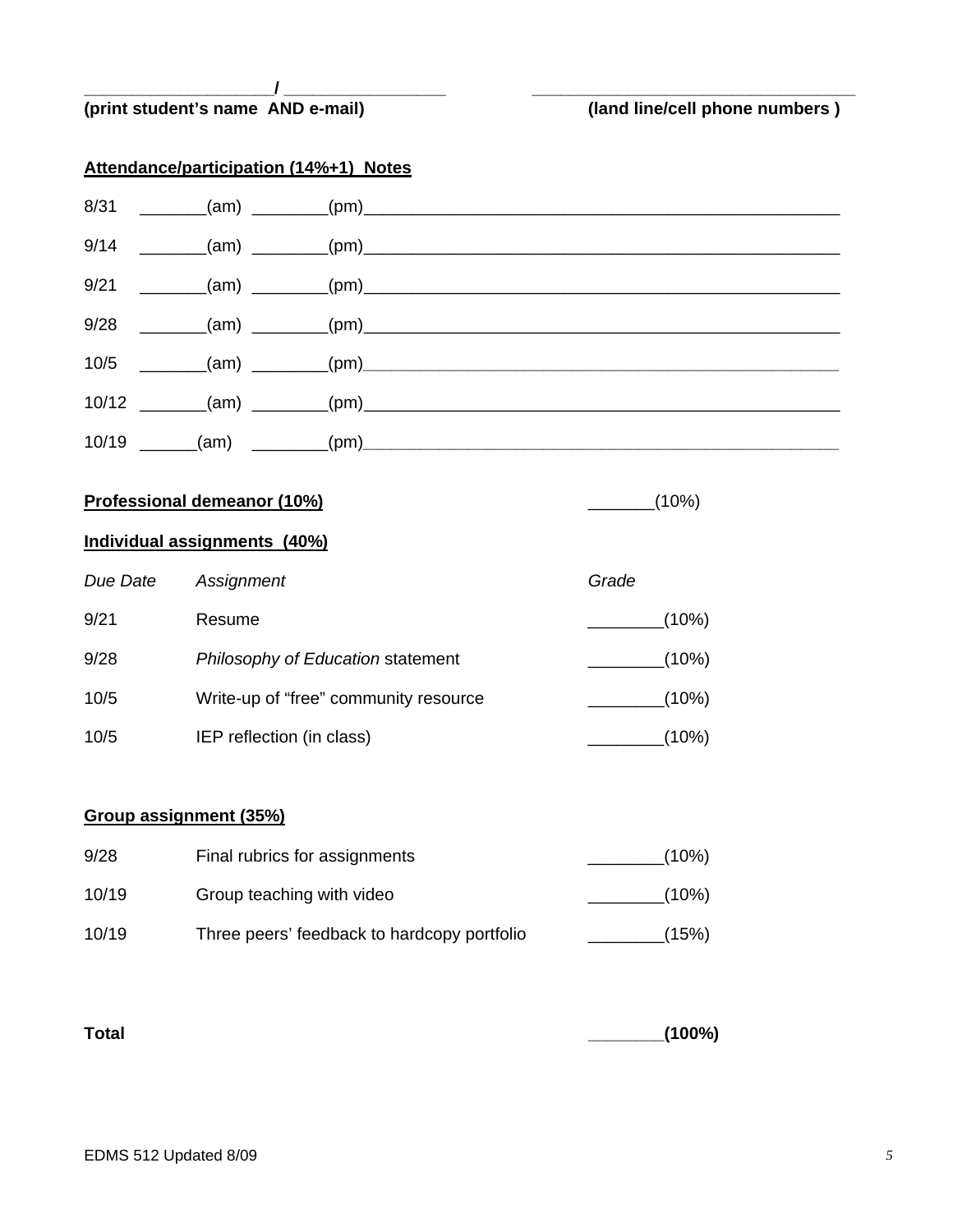| August 31    | Introduction to course, "Teacher as a professional"<br>Review course themes.<br>Review syllabus and course expectations.<br>٠<br>Review elements of a lesson plan.<br>٠<br>"Checking in"<br>Discuss elements of a portfolio (e.g., introduction, resume, philosophy of ed., 3-5 day<br>$\bullet$<br>unit, letters of rec., scholarly work, table of contents, student teacher supervisor<br>feedback).<br>Discuss 30 minute teaching activity including 3-5 minute video.<br>٠<br>Discuss assessments. Show rubistar as an example.<br>٠<br>Select assessment groups: teaching (with video component) and portfolio<br>$\bullet$<br>*<br>Turnbull and Turnbull, chapter 2. |
|--------------|----------------------------------------------------------------------------------------------------------------------------------------------------------------------------------------------------------------------------------------------------------------------------------------------------------------------------------------------------------------------------------------------------------------------------------------------------------------------------------------------------------------------------------------------------------------------------------------------------------------------------------------------------------------------------|
| September 14 | "Teacher as a professional: Nuts and bolts"<br>Work on resumes in small groups.<br>٠<br>Work on Philosophy of Education statements in small groups.<br>Present format for free community resource.<br>$\bullet$<br>Time to work on portfolio and teaching/video assessment.<br>Bring four copies of current resume to class.<br>$\star$<br>Bring four copies of Philosophy of Education to class.<br>* Turnbull and Turnbull, chapter 3.                                                                                                                                                                                                                                   |
| September 21 | "Structures and procedures: Review of technology knowledge and skills<br>Option of going to the computer lab.<br>$\bullet$<br>Review Taskstream skills, format and draft a response to 6D<br>$\bullet$<br>Create Disabilities characteristics matrix<br>٠<br><b>Review SST</b><br>$\bullet$<br>Assessment presentations<br>$\bullet$<br>*<br>Bring 25 copies of preliminary rubrics to class. Prepare 10 minute<br>presentation, and be ready for 5 minutes of questions/answers.<br>$\star$<br>Submit resume.<br>$\star$<br>Bring Turnbull and Turnbull to class.<br>Villa/Thousand, chapter 5.                                                                           |
| September 28 | "Structures and procedures: Communication and collaboration"<br>Get feedback to in-progress portfolios from three peers.<br>٠<br>Debrief and questions from the group.<br>$\bullet$<br><b>Review IEP</b><br>$\bullet$<br>Research and compare different IEPs<br>$\bullet$<br>*<br>Submit Philosophy of Education statement.<br>*<br>Submit 1 copy of the group's finalized rubric (all students' names listed)<br>$^\star$<br>Wong, unit D.                                                                                                                                                                                                                                |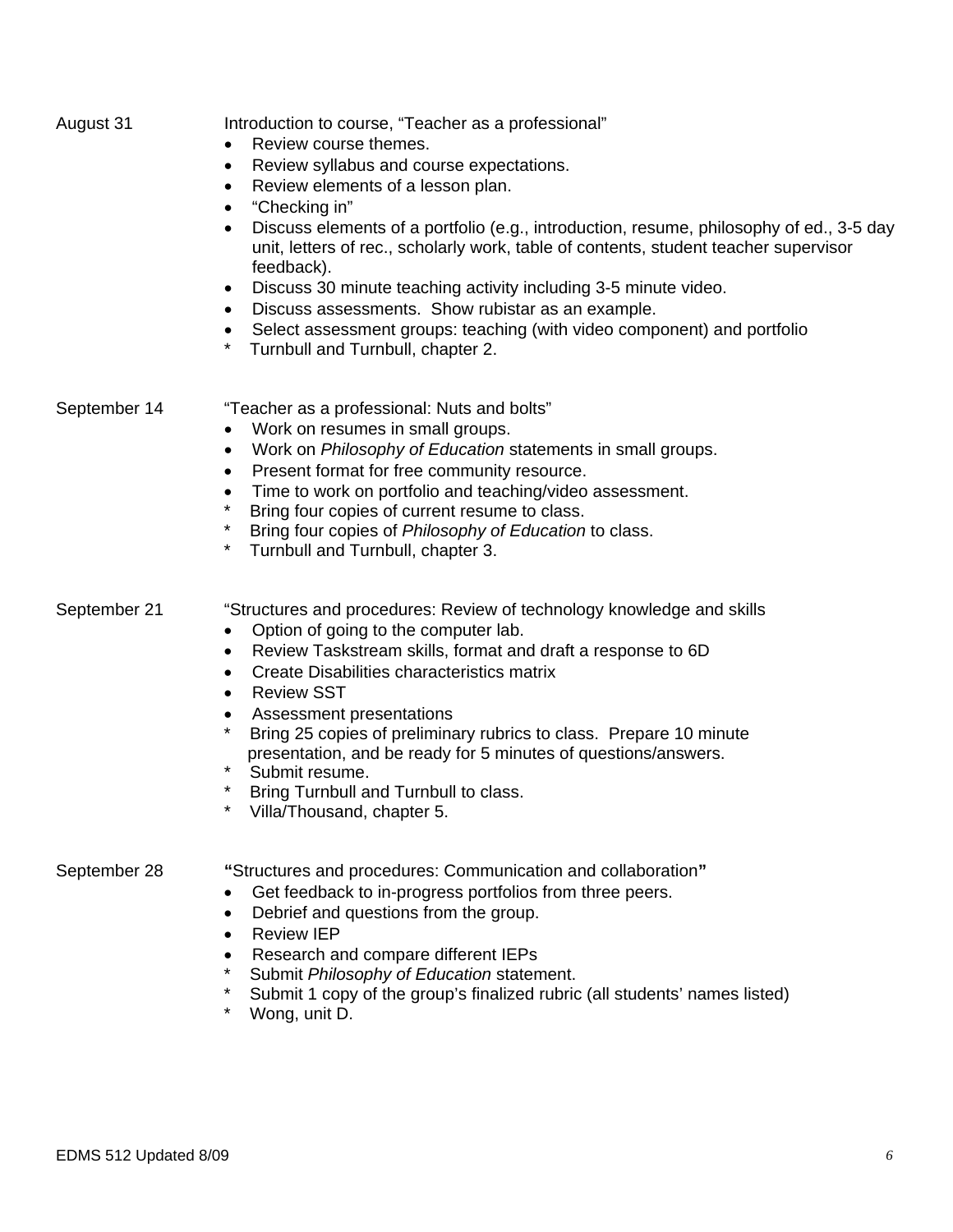| October 5  | "Reflective practice: Social commitment and awareness"<br>Invite students to think about their responsibilities as teachers beyond the four walls<br>of the classroom.<br>Show Eye in the storm (part II) video.<br>$\bullet$<br>In-class IEP/SST assignment<br>$\bullet$<br>IEP reflection (2-3 pages)<br>1. With about a student from student teaching spring 2009. Use a pseudonym to<br>describe concerns/issues you may<br>have about the student. Assume at least two SSTs have been tried within the<br>past year and that now an IEP is being implemented.<br>2. Please list and describe at least three strategies you are going to try/request<br>to be implemented.<br>3. Please include a short-term assessment deadline, and the person(s) who<br>will be responsible for ensuring each aspect of the IEP is implemented.<br>* Submit one "free" community resource.<br>* Turnbull and Turnbull, chapter 4                                            |
|------------|--------------------------------------------------------------------------------------------------------------------------------------------------------------------------------------------------------------------------------------------------------------------------------------------------------------------------------------------------------------------------------------------------------------------------------------------------------------------------------------------------------------------------------------------------------------------------------------------------------------------------------------------------------------------------------------------------------------------------------------------------------------------------------------------------------------------------------------------------------------------------------------------------------------------------------------------------------------------|
| October 12 | "Reflective practice: Teacher as inquirer, infusing technology"<br>Class in a computer lab.<br>$\bullet$<br>Introduce Digital Edge exhibits—review for elements of accomplished teaching and<br>$\bullet$<br>appropriate use of technology.<br>Explore one exhibit as a whole group.<br>Have students examine one or more other exhibits in small groups.<br>Think about year-long plans.<br>$\bullet$<br>Work in small groups to begin thinking about creating a year-long, grade-level<br>$\bullet$<br>curriculum. Refer to state or district grade-level standards when designing this<br>draft.<br>$\star$<br>Villa/Thousand Chapter 7.                                                                                                                                                                                                                                                                                                                        |
| October 19 | "Professionalism-life long learning"<br>Class in Kellog library.<br>• Present key points from other MA programs (e.g., local, state,<br>national, international, virtual).<br>Become familiar with professional journals.<br>$\bullet$<br>Become familiar with conferences and other professional development opportunities.<br>$\bullet$<br>$^\star$<br>http://www.csusm.edu (review descriptions of various Master's<br>programs).<br>$\mathbf{G}$<br>Guest speaker BTSA Director, North coastal area<br>$\bullet$<br>Distribute Free Resources book in class.<br>$\bullet$<br>Students share one thing they learned from free resource activity<br>Examine National Standards (accomplished teachers), California State Standards<br>(grade and content),<br>ISTE Standards (technology competency).<br>$\star$<br>http://www.nbpts.org<br>http://www.cde.ca.gov/standards<br>http://www.btsa.ca.gov<br>$\star$<br>Wrap up, course evaluations.<br>$*IMana$ $i$ |